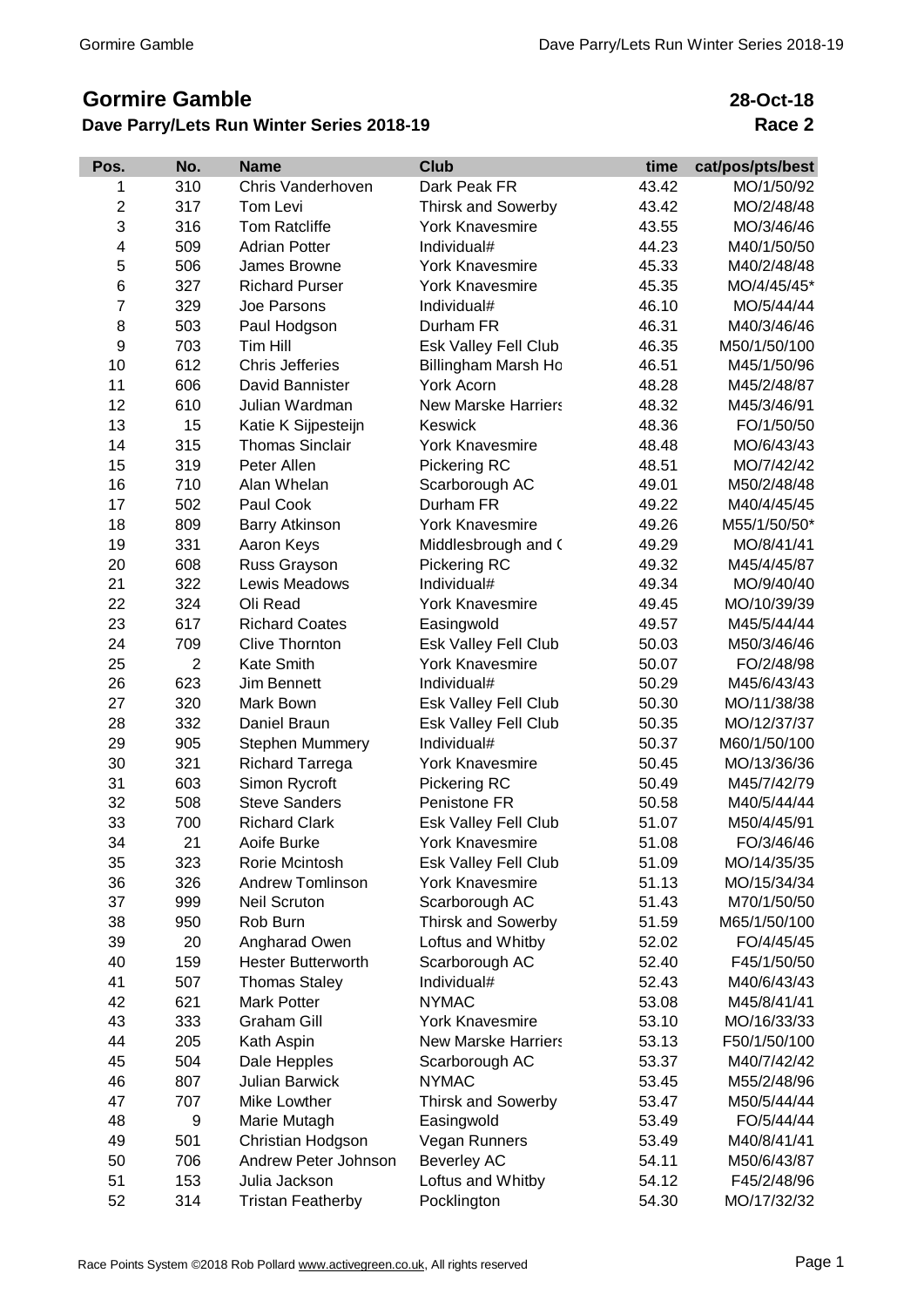| 53  | 705            | Graeme Addison          | Sedgefield Harriers        | 54.40 | M50/7/42/84  |
|-----|----------------|-------------------------|----------------------------|-------|--------------|
| 54  | 16             | Rachel Harper           | Pickering RC               | 54.49 | FO/6/43/43   |
| 55  | 704            | Michael Keavney         | <b>Swaledale Runners</b>   | 54.58 | M50/8/41/84  |
| 56  | 622            | Rich Johnson            | Pickering RC               | 55.05 | M45/9/40/40  |
| 57  | 713            | <b>Brett Edgeworth</b>  | <b>Thirsk and Sowerby</b>  | 55.12 | M50/9/40/40  |
| 58  | 909            | Neil Ridsdale           | <b>Driffield</b>           | 55.21 | M60/2/48/48  |
| 59  | 275            | Sue Haslam              | Scarborough AC             | 55.28 | F60/1/50/100 |
| 60  | 808            | Michael Wilson          | Pickering RC               | 55.48 | M55/3/46/90  |
| 61  | 618            | <b>Chris Bourne</b>     |                            | 56.13 | M45/10/39/39 |
| 62  | 803            | <b>Nicholas Cousins</b> | Scarborough AC             | 56.28 |              |
|     |                |                         | Pickering RC               |       | M55/4/45/88  |
| 63  | 500            | David Okumu Owuor       | Pickering RC               | 56.43 | M40/9/40/90  |
| 64  | 810            | Mark May                | Scarborough AC             | 57.03 | M55/5/44/44  |
| 65  | 10             | Aimi Duff               | Pickering RC               | 57.05 | FO/7/42/42   |
| 66  | 318            | David Wilberforce       | Individual#                | 57.05 | MO/18/31/31  |
| 67  | 620            | Marc Reoquille          | Individual#                | 57.56 | M45/11/38/38 |
| 68  | 250            | <b>Caroline Glover</b>  | <b>Wharfedale Harriers</b> | 58.10 | F55/1/50/100 |
| 69  | $\overline{7}$ | Rebecca Dent            | Scarborough AC             | 59.06 | FU23/1/50/50 |
| 70  | 510            | Christopher Jameson     | Individual#                | 59.12 | M40/10/39/39 |
| 71  | 910            | <b>Richard Parkin</b>   | <b>Beverley AC</b>         | 59.31 | M60/3/46/46  |
| 72  | 14             | <b>Kirsty Naylor</b>    | <b>Thirsk and Sowerby</b>  | 59.42 | FO/8/41/41   |
| 73  | 800            | <b>Phil Anderson</b>    | Nidd Valley                | 59.46 | M55/6/43/85  |
| 74  | 203            | <b>Denise Tunstall</b>  | <b>DFR</b>                 | 59.53 | F50/2/48/96  |
| 75  | 8              | Sophie Smith            | Individual#                | 60.04 | FO/9/40/40   |
| 76  | 19             | Jill Clapp              | Individual#                | 61.14 | FO/10/39/39  |
| 77  | 334            | Alex Drysdale           | Individual#                | 61.31 | MO/19/30/30  |
| 78  | 907            | <b>Bob Baker</b>        | Otley AC                   | 62.11 | M60/4/45/45  |
| 79  | 200            | <b>Hilary Coventry</b>  | Thirsk and Sowerby         | 62.42 | F50/3/46/92  |
| 80  | 953            | <b>Robert Lillie</b>    | Scarborough AC             | 62.44 | M65/2/48/94  |
| 81  | 209            | Helen Ashworth          | <b>Thirsk and Sowerby</b>  | 63.05 | F50/4/45/45  |
| 82  | 978            | David Tait              | Dark Peak FR               | 63.11 | M70/2/48/48  |
| 83  | 330            | <b>Pritan Mistry</b>    | Individual#                | 63.12 | MO/20/29/29  |
| 84  | 811            | <b>Malcolm Hewitson</b> | Quakers                    | 63.27 | M55/7/42/42  |
| 85  | 251            | Janet Cordingley        | <b>York Knavesmire</b>     | 64.04 | F55/2/48/96  |
| 86  | 977            | Michael Hetherton       | Pickering RC               | 64.09 | M70/3/46/96  |
| 87  | 804            | David Stephenson        | <b>Pickering RC</b>        | 64.23 | M55/8/41/82  |
| 88  | 812            | John Bamfold            | Scarborough AC             | 64.26 | M55/9/40/40  |
| 89  | 900            | Malcolm Peggs           | Loftus and Whitby          | 64.31 | M60/5/44/87  |
| 90  | 712            | Mike Ullathorne         | Individual#                | 64.35 | M50/10/39/39 |
| 91  | 616            | <b>Russell Blythe</b>   | Individual#                | 64.36 | M45/12/37/37 |
| 92  | 151            | Debbie Rycroft          | Pickering RC               | 64.55 | F45/3/46/92  |
| 93  | 505            | <b>Charles Hartwell</b> | Individual#                | 65.13 | M40/11/38/38 |
| 94  | 711            | Jonathan Hudson         | Individual#                | 65.23 | M50/11/38/38 |
| 95  | 903            | <b>Mark Edwards</b>     | <b>NYMAC</b>               | 66.11 | M60/6/43/88  |
| 96  | 208            | Karen Farmer-Scott      | Pickering RC               | 66.19 | F50/5/44/44  |
| 97  | 13             | Gemma Fearnley          | <b>Pickering RC</b>        | 66.19 | FO/11/38/38  |
| 98  | 157            | <b>Trudy Morrice</b>    | <b>Thirsk and Sowerby</b>  | 66.28 | F45/4/45/45  |
| 99  | 204            | Barbara Beveridge       | Esk Valley Fell Club       | 66.30 | F50/6/43/88  |
| 100 | 813            | <b>Nick Coombes</b>     | Scarborough AC             | 66.47 | M55/10/39/39 |
| 101 | 908            | Donald Buffham          | Otley AC                   | 67.47 | M60/7/42/42  |
| 102 | 206            | Sally Kingscott         | Scarborough AC             | 69.44 | F50/7/42/42  |
|     |                |                         |                            |       |              |
| 103 | 619            | <b>Gavin Coventry</b>   | Esk Valley Fell Club       | 69.57 | M45/13/36/36 |
| 104 | 976            | <b>Graham Breeze</b>    | <b>Wharfedale Harriers</b> | 70.07 | M70/4/45/93  |
| 105 | 806            | lan Robinson            | Esk Valley Fell Club       | 71.08 | M55/11/38/78 |
| 106 | 951            | David Parke             | Scarborough AC             | 71.08 | M65/3/46/90  |
| 107 | 17             | <b>Heather Fulton</b>   | <b>Hyde Park</b>           | 72.53 | FO/12/37/37  |
| 108 | 328            | Aaron Fulton            | <b>Hyde Park</b>           | 72.53 | MO/21/28/28  |
| 109 | 156            | Stephanie Lishman       | Individual#                | 73.04 | F45/5/44/44  |